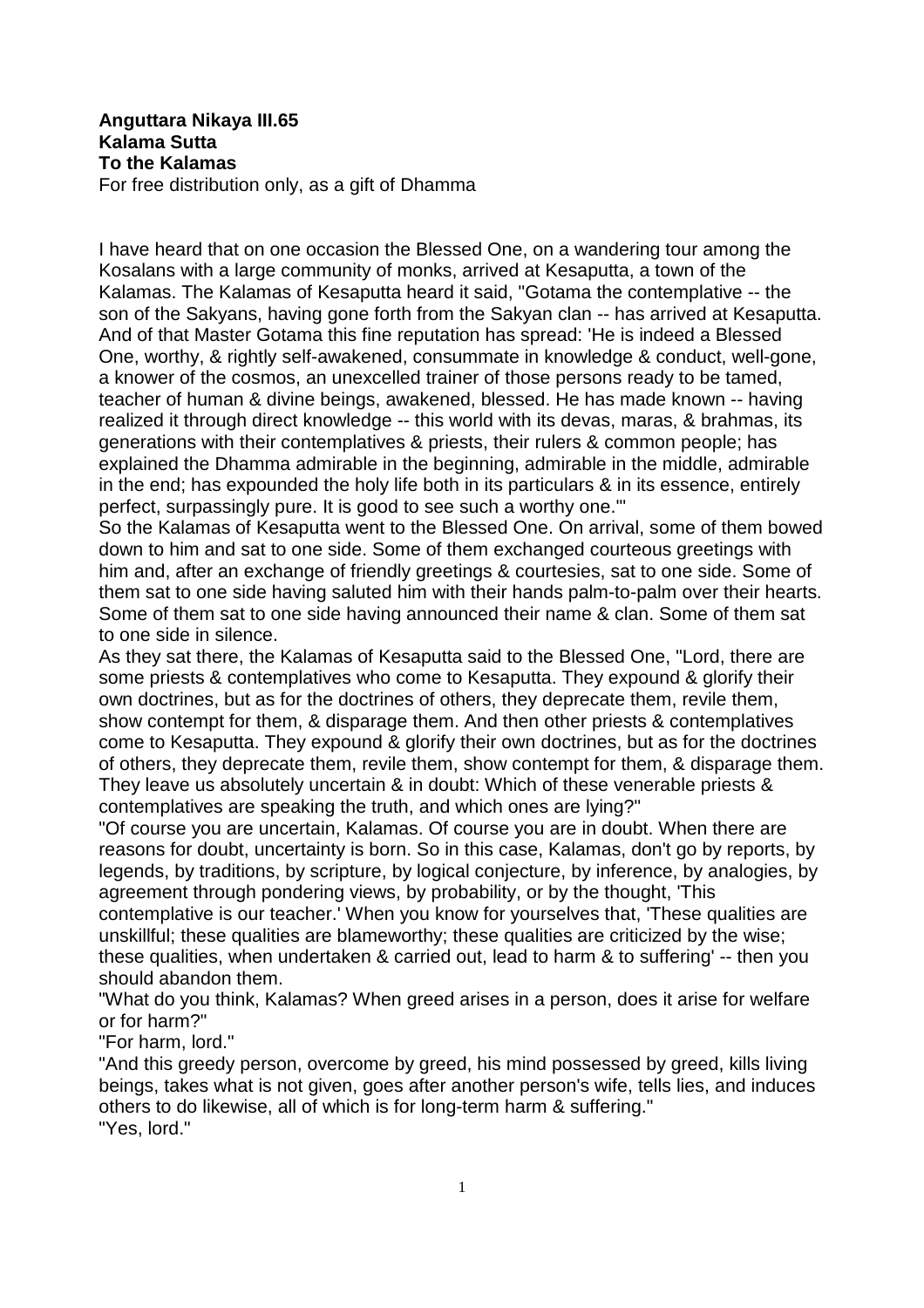"Now, what do you think, Kalamas? When aversion arises in a person, does it arise for welfare or for harm?"

"For harm, lord."

"And this aversive person, overcome by aversion, his mind possessed by aversion, kills living beings, takes what is not given, goes after another person's wife, tells lies, and induces others to do likewise, all of which is for long-term harm & suffering." "Yes, lord."

"Now, what do you think, Kalamas? When delusion arises in a person, does it arise for welfare or for harm?"

"For harm, lord."

"And this deluded person, overcome by delusion, his mind possessed by delusion, kills living beings, takes what is not given, goes after another person's wife, tells lies, and induces others to do likewise, all of which is for long-term harm & suffering." "Yes, lord."

"So what do you think, Kalamas: Are these qualities skillful or unskillful?"

"Unskillful, lord."

"Blameworthy or blameless?"

"Blameworthy, lord."

"Criticized by the wise or praised by the wise?"

"Criticized by the wise, lord."

"When undertaken & carried out, do they lead to harm & to suffering, or not?"

"When undertaken & carried out, they lead to harm & to suffering. That is how it appears to us."

"So, as I said, Kalamas: 'Don't go by reports, by legends, by traditions, by scripture, by logical conjecture, by inference, by analogies, by agreement through pondering views, by probability, or by the thought, "This contemplative is our teacher." When you know for yourselves that, "These qualities are unskillful; these qualities are blameworthy; these qualities are criticized by the wise; these qualities, when undertaken & carried out, lead to harm & to suffering" -- then you should abandon them.' Thus was it said. And in reference to this was it said.

"Now, Kalamas, don't go by reports, by legends, by traditions, by scripture, by logical conjecture, by inference, by analogies, by agreement through pondering views, by probability, or by the thought, 'This contemplative is our teacher.' When you know for yourselves that, 'These qualities are skillful; these qualities are blameless; these qualities are praised by the wise; these qualities, when undertaken & carried out, lead to welfare & to happiness' -- then you should enter & remain in them.

"What do you think, Kalamas? When lack of greed arises in a person, does it arise for welfare or for harm?"

"For welfare, lord."

"And this ungreedy person, not overcome by greed, his mind not possessed by greed, doesn't kill living beings, take what is not given, go after another person's wife, tell lies, or induce others to do likewise, all of which is for long-term welfare & happiness." "Yes, lord."

"What do you think, Kalamas? When lack of aversion arises in a person, does it arise for welfare or for harm?"

"For welfare, lord."

"And this unaversive person, not overcome by aversion, his mind not possessed by aversion, doesn't kill living beings, take what is not given, go after another person's wife,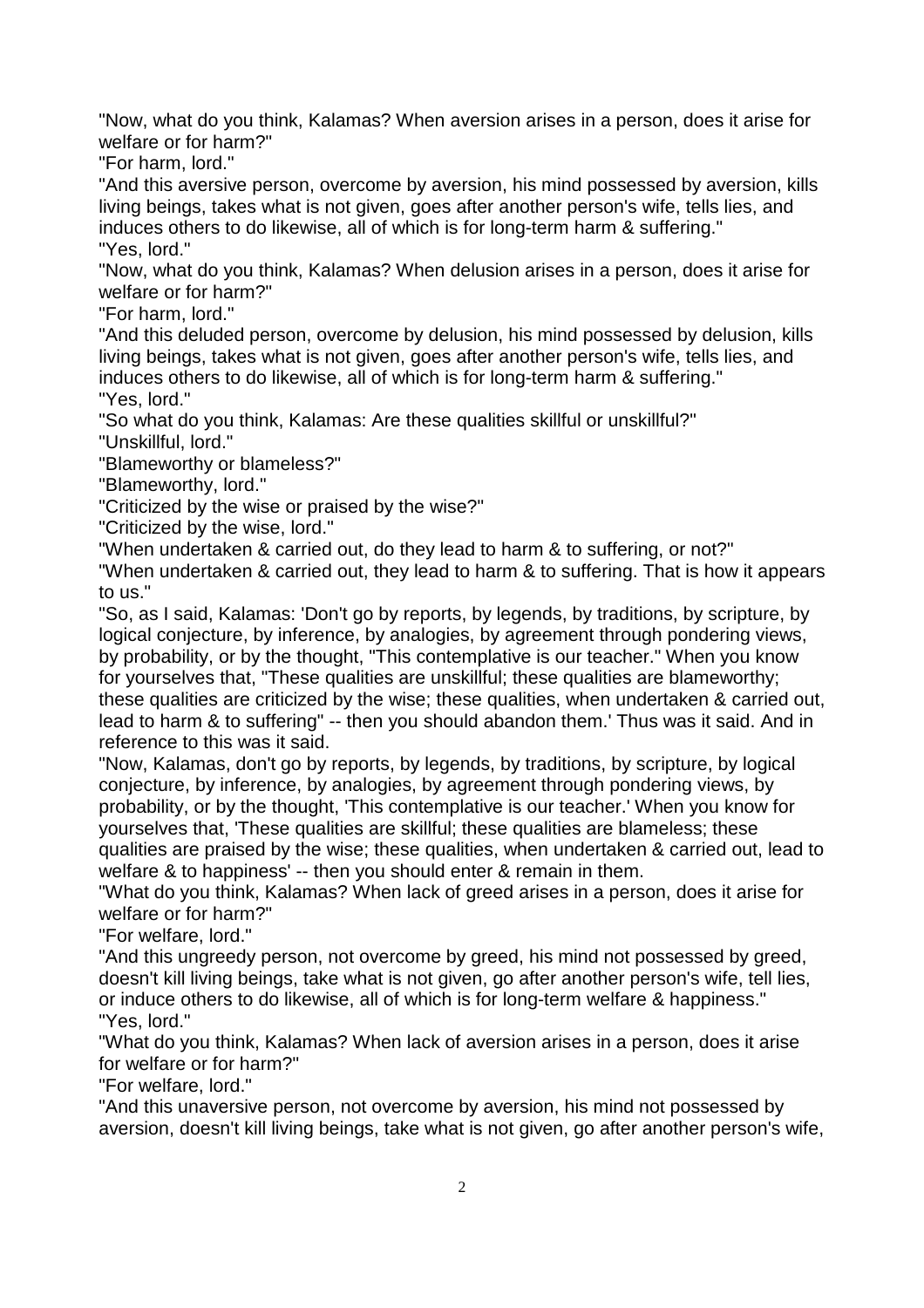tell lies, or induce others to do likewise, all of which is for long-term welfare & happiness."

"Yes, lord."

"What do you think, Kalamas? When lack of delusion arises in a person, does it arise for welfare or for harm?"

"For welfare, lord."

"And this undeluded person, not overcome by delusion, his mind not possessed by delusion, doesn't kill living beings, take what is not given, go after another person's wife, tell lies, or induce others to do likewise, all of which is for long-term welfare & happiness."

"Yes, lord."

"So what do you think, Kalamas: Are these qualities skillful or unskillful?"

"Skillful, lord."

"Blameworthy or blameless?"

"Blameless, lord."

"Criticized by the wise or praised by the wise?"

"Praised by the wise, lord."

"When undertaken & carried out, do they lead to welfare & to happiness, or not?" "When undertaken & carried out, they lead to welfare & to happiness. That is how it appears to us."

"So, as I said, Kalamas: 'Don't go by reports, by legends, by traditions, by scripture, by logical conjecture, by inference, by analogies, by agreement through pondering views, by probability, or by the thought, "This contemplative is our teacher." When you know for yourselves that, "These qualities are skillful; these qualities are blameless; these qualities are praised by the wise; these qualities, when undertaken & carried out, lead to welfare & to happiness" -- then you should enter & remain in them.' Thus was it said. And in reference to this was it said.

"Now, Kalamas, one who is a noble disciple -- thus devoid of greed, devoid of ill will, undeluded, alert, & resolute -- keeps pervading the first direction [the east] -- as well as the second direction, the third, & the fourth -- with an awareness imbued with good will. Thus he keeps pervading above, below, & all around, everywhere & in every respect the all-encompassing cosmos with an awareness imbued with good will: abundant, expansive, immeasurable, free from hostility, free from ill will.

"He keeps pervading the first direction -- as well as the second direction, the third, & the fourth -- with an awareness imbued with compassion. Thus he keeps pervading above, below, & all around, everywhere & in every respect the all-encompassing cosmos with an awareness imbued with compassion: abundant, expansive, immeasurable, free from hostility, free from ill will.

"He keeps pervading the first direction -- as well as the second direction, the third, & the fourth -- with an awareness imbued with appreciation. Thus he keeps pervading above, below, & all around, everywhere & in every respect the all-encompassing cosmos with an awareness imbued with appreciation: abundant, expansive, immeasurable, free from hostility, free from ill will.

"He keeps pervading the first direction -- as well as the second direction, the third, & the fourth -- with an awareness imbued with equanimity. Thus he keeps pervading above, below, & all around, everywhere & in every respect the all-encompassing cosmos with an awareness imbued with equanimity: abundant, expansive, immeasurable, free from hostility, free from ill will.